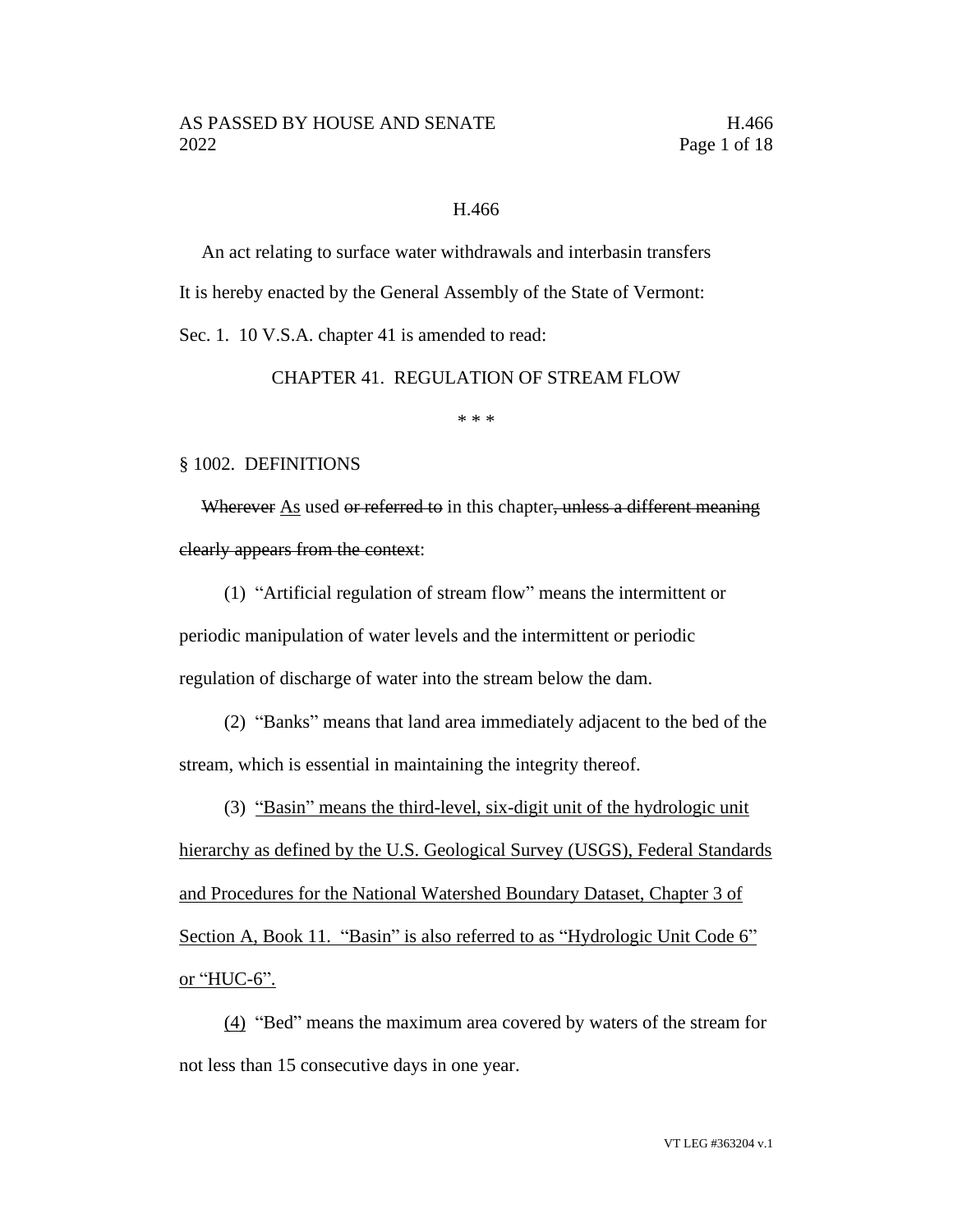(5) "Berm" means a linear fill of earthen material on or adjacent to the bank of a watercourse that constrains waters from entering a flood hazard area or river corridor, as those terms are defined in subdivisions 752(3) and (11) of this title.

(4)(6) "Board" means the Natural Resources Board.

(7) "Capacity" means the maximum volume of water capable of being withdrawn by the water withdrawal system.

 $(5)(8)$  "Cross section" means the entire channel to the top of the banks.

 $\left(\frac{6}{9}\right)$  "Dam" applies to any artificial structure on a stream, or at the outlet of a pond or lake, that is utilized for holding back water by ponding or storage together with any penstock, flume, piping, or other facility for transmitting water downstream to a point of discharge, or for diverting water from the natural watercourse to another point for utilization or storage.

 $(7)(10)$  "Department" means the Department of Environmental Conservation.

(11) "Existing surface withdrawal" means a surface water withdrawal that exists prior to January 1, 2023.

(12) "Frequency" means how often water will be withdrawn from a surface water over a period of time.

(8)(13) "Instream material" means:

(A) all gradations of sediment from silt to boulders;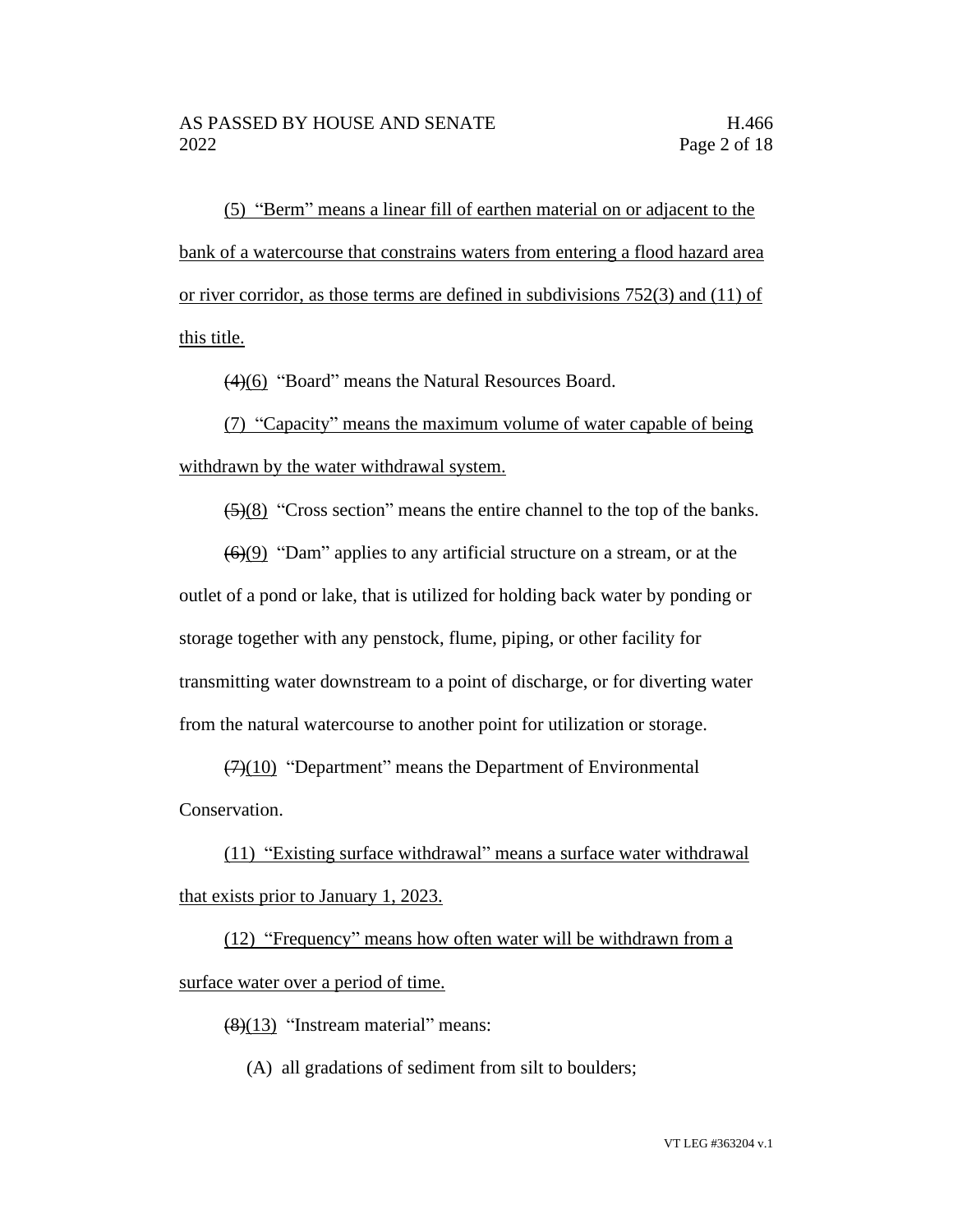(B) ledge rock; or

(C) large woody debris in the bed of a watercourse or within the banks of a watercourse.

(14) "Interbasin transfer" means the conveyance of surface water withdrawn from a basin for use in another basin.

(15) "Large woody debris" means any piece of wood within a watercourse with a diameter of 10 or more inches and a length of 10 or more feet that is detached from the soil where it grew.

 $(9)(16)$  "Person" means any individual; partnership; company; corporation; association; unincorporated association; joint venture; trust; municipality; the State of Vermont or any agency, department, or subdivision of the State; any federal agency; or any other legal or commercial entity.

(17) "Rate of withdrawal" means the volume of surface water that is withdrawn over a period of time, as reported in gallons per minute.

(18) "Reasonable and feasible" means available and capable of being implemented after consideration of cost, existing technology, logistics in light of the overall project purpose, environmental impact, and ability to obtain all necessary approvals for implementation.

(19) "Secretary" means the Secretary of Natural Resources or the Secretary's duly authorized representative.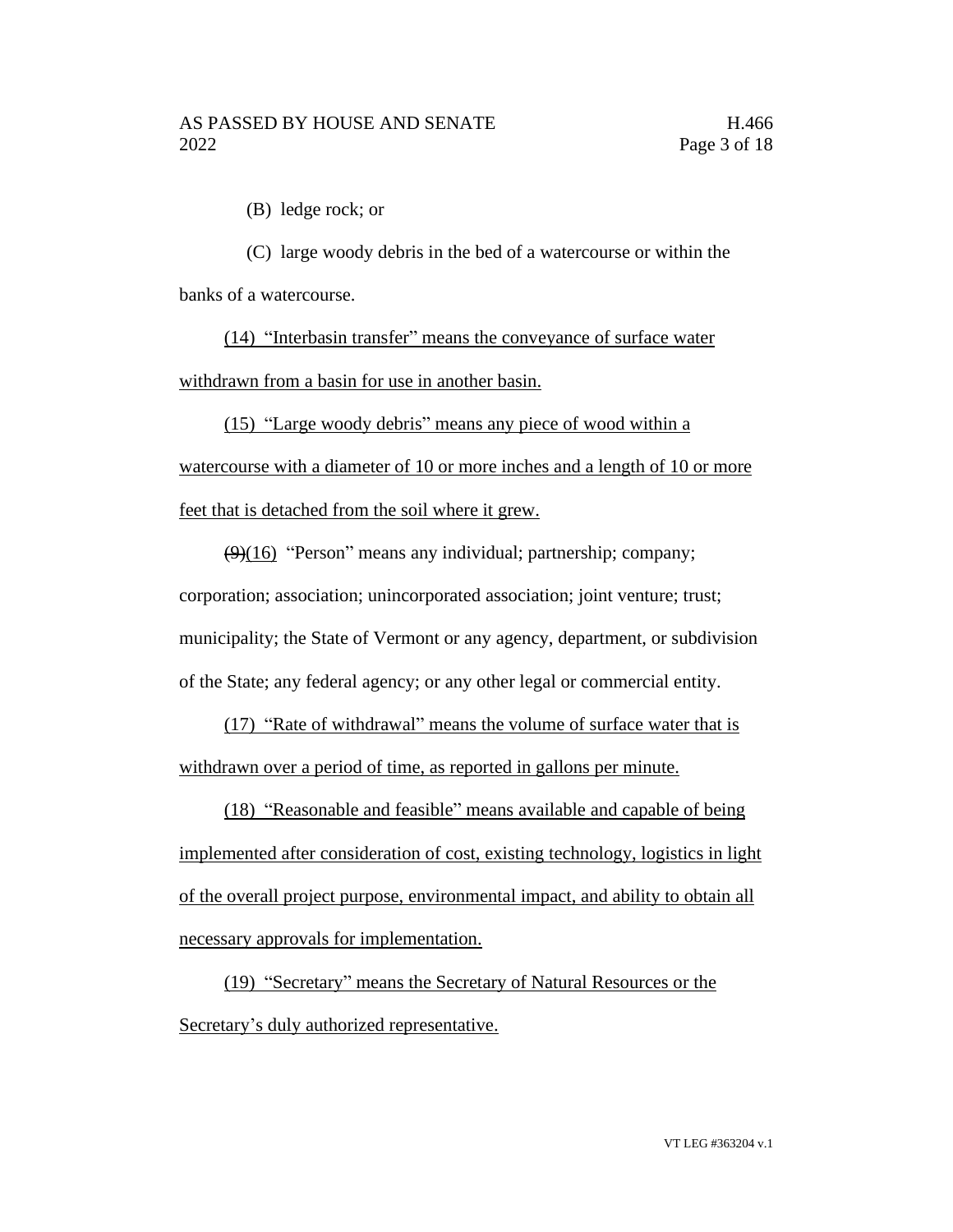(20) "Surface water" means all rivers, streams, creeks, brooks, reservoirs, ponds, lakes, and all bodies of surface waters that are contained within, flow through, or border upon the State or any portion of it. "Surface water" does not include the following:

(A) groundwater as defined in section 1391 of this title;

(B) artificial waterbodies as defined under section 29A-101(d) of the

Vermont Water Quality Standards;

(C) treatment ponds, lagoons, or wetlands created solely to meet the requirements of a permit issued for a discharge; and

(D) constructed off-stream farm ponds or other off-stream

impoundments that are used for irrigation for farming or watering of livestock.

(21) "Vermont Water Quality Standards" means the standards adopted pursuant to chapter 47 and subdivision 6025(b) of this title.

(10)(22) "Watercourse" means any perennial stream. "Watercourse" shall does not include ditches or other constructed channels primarily associated with land drainage or water conveyance through or around private or public infrastructure.

(11) "Secretary" means the Secretary of Natural Resources, or the Secretary's duly authorized representative.

(23) "Watershed" means a region containing waters that drain into a particular brook, stream, river, or other body of water.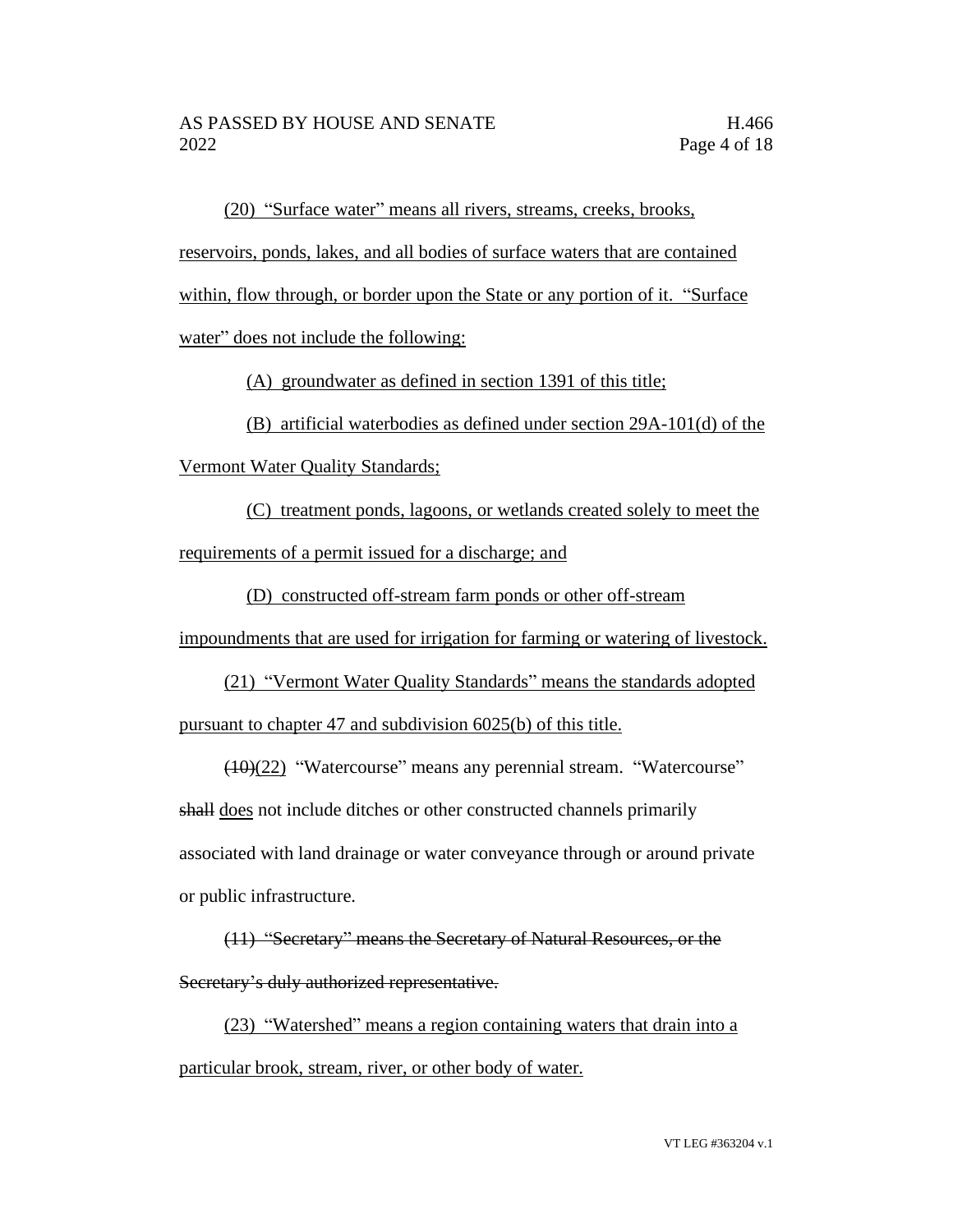(24) "Withdrawal" means the intentional diversion from a surface water by pumping, gravity, or other method for the purpose of being used for irrigation, industrial uses, snowmaking, livestock watering, water supply, aquaculture, or other off-stream uses. "Withdrawal" does not include hydroelectric projects that are regulated by the Federal Energy Regulatory Commission or the Public Utility Commission. "Withdrawal" does not include direct consumption of surface water by livestock.

(12) "Berm" means a linear fill of earthen material on or adjacent to the bank of a watercourse that constrains waters from entering a flood hazard area or river corridor, as those terms are defined in subdivisions 752(3) and (11) of this title.

(13) "Large woody debris" means any piece of wood within a watercourse with a diameter of 10 or more inches and a length of 10 or more feet that is detached from the soil where it grew.

\* \* \*

# Subchapter 4. Surface Water Withdrawals and Interbasin Transfers § 1041. POLICY ON SURFACE WATER WITHDRAWALS FOR OFF-STREAM USES OTHER THAN SNOWMAKING

(a) This subchapter is intended to establish policy and standards for surface water withdrawals that are consistent with section 1001 of this chapter and chapter 47 of this title, including the Vermont Water Quality Standards.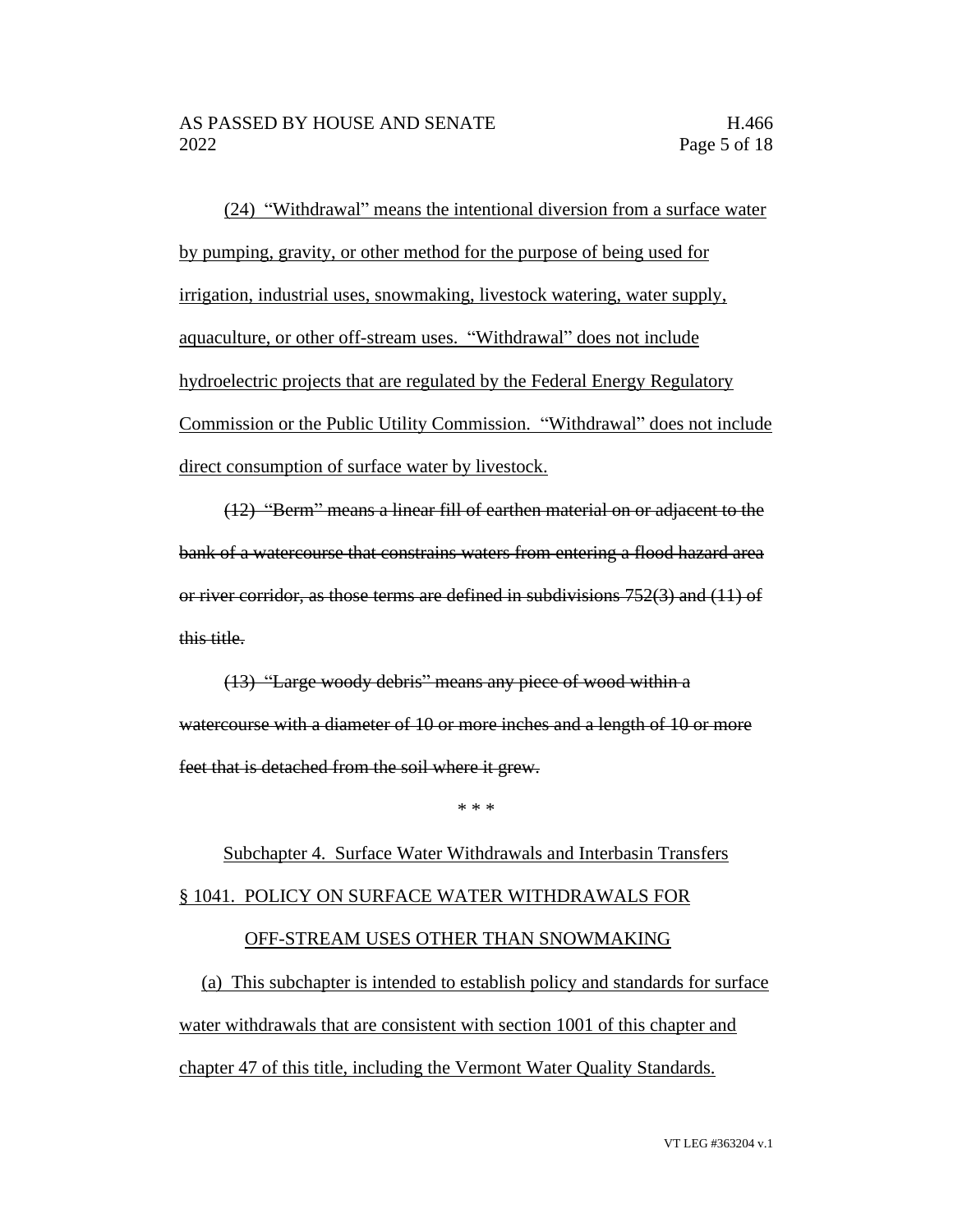(b) The policy established under this subchapter is to:

(1) assure the protection, maintenance, and restoration of the chemical, physical, and biological water quality, including water quantity, necessary to sustain aquatic communities and stream function;

(2) help to provide for and enhance the viability of those sectors and industries that rely on the use of surface waters and are important to Vermont's economy;

(3) permit surface water withdrawals and the construction of appurtenant facilities and related systems for uses other than snowmaking, based on an analysis of the need for water and the consideration of alternatives and consistent with this and related policies and other applicable laws and rules; and

(4) recognize that existing users of the State's waters for off-stream uses that may have an adverse effect on water quality should have time and opportunity to improve water quality.

# § 1042. REGISTRATION AND REPORTING; EXCEPTIONS

(a) Registration. Beginning on January 1, 2023, any person withdrawing 10,000 gallons or more of surface water within a 24-hour period or 150,000 gallons or more of surface water over any 30-day period shall register with the Secretary: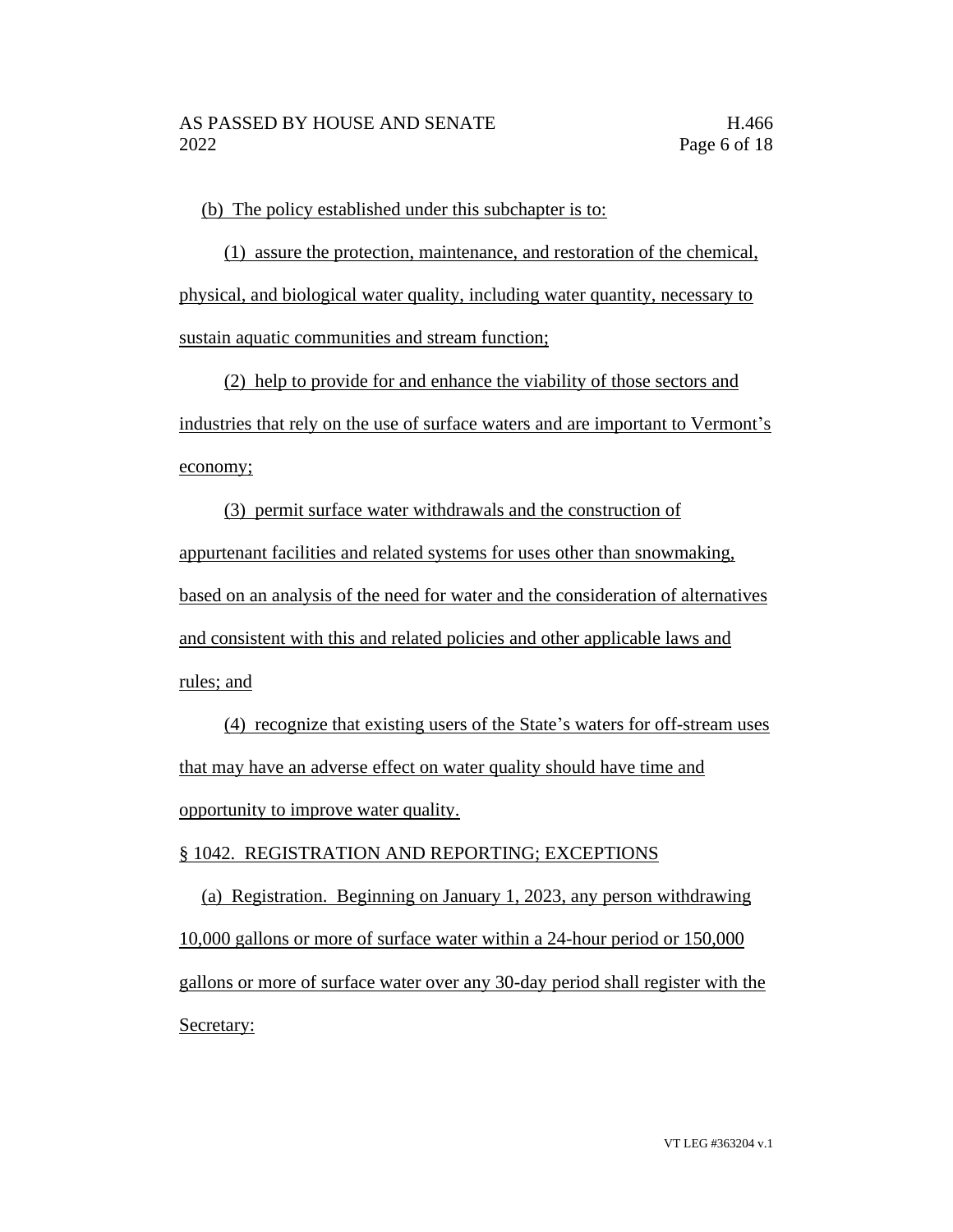(1) the location of each withdrawal, including each impacted surface water;

(2) the frequency and rate of each withdrawal;

(3) a description of the use or uses of the water to be withdrawn;

(4) the capacity of the system to be used for the withdrawal; and

(5) a schedule for the withdrawal.

(b) Report. Beginning on January 1, 2023, a person that is required to

register a surface water withdrawal pursuant to subsection (a) of this section shall file an annual report with the Secretary. Reports shall be filed annually by January 15 of the following year. The report shall be made on a form provided by the Secretary and shall include all of the following information:

(1) the total amount of water withdrawn each month;

(2) the location of each withdrawal, including each impacted surface

water;

(3) the daily maximum withdrawal for each month;

(4) the date of daily maximum withdrawal; and

(5) any other information required by the Secretary.

(c) Methods of reporting withdrawals. The following methods shall be used to report the amounts of withdrawn surface water required to be reported under subsection (b) of this section: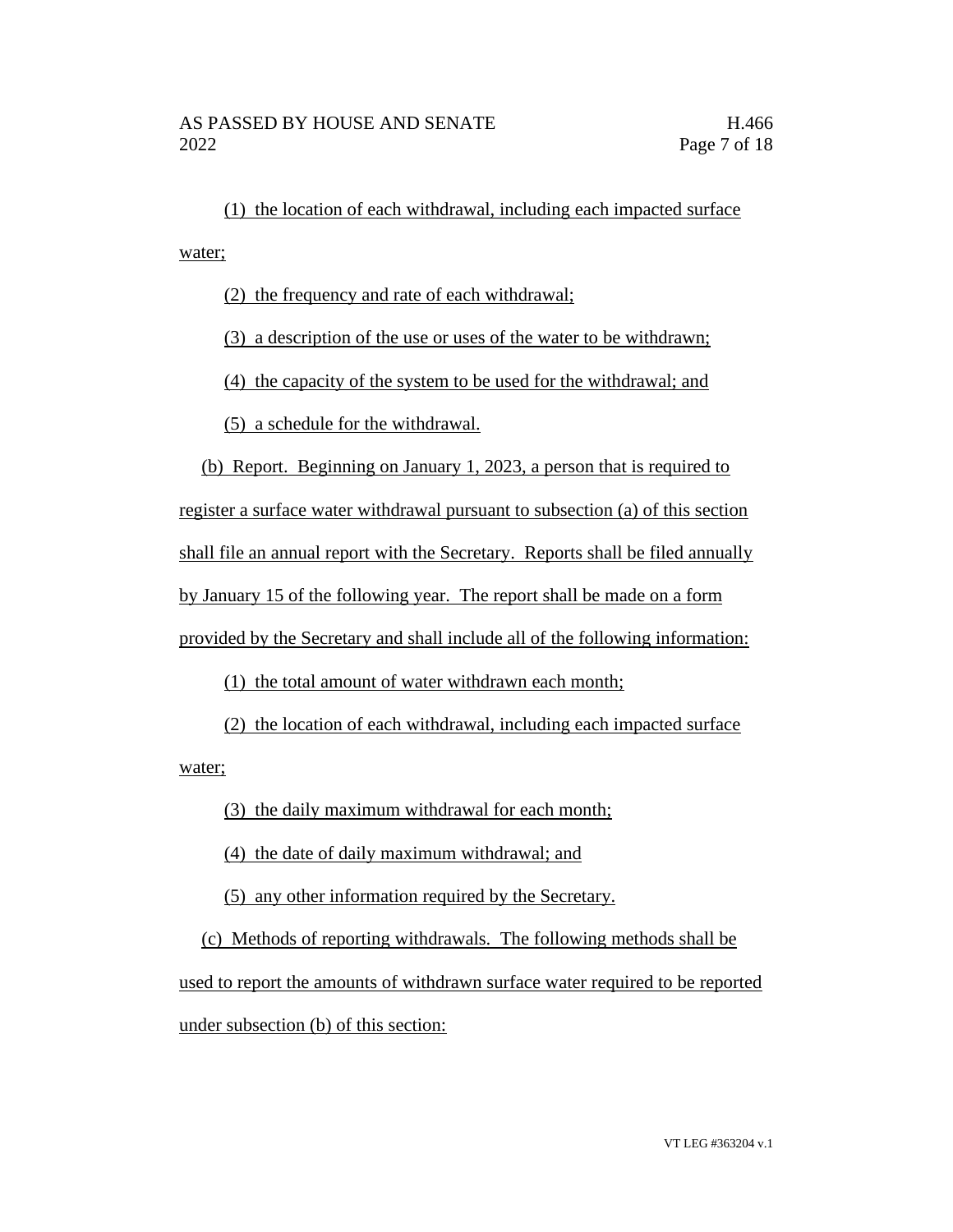(1) For withdrawals of between 10,000 and 50,000 gallons of surface water within a 24-hour period or 150,000 gallons or more of surface water over any 30-day period, the person shall either provide an estimate of total volume withdrawn or provide meter data. The report shall describe how any estimate was calculated.

(2) For withdrawals of 50,000 gallons or more of surface water within a 24-hour period or 1,500,000 gallons or more of surface water over any 30-day period, the person shall provide meter data or measured data by a technically appropriate method approved by the Secretary.

(d) Exceptions. The following withdrawals shall not be subject to the requirements of subsection (a) or (b) of this section:

(1) surface water withdrawals for fire suppression or other public emergency response purposes;

(2) surface water withdrawals required to report under subchapter 3 of this chapter for snowmaking uses;

(3) surface water withdrawals approved pursuant to chapter 56 of this title on public water supply and the rules adopted thereunder for use as a public drinking water supply;

(4) surface water withdrawals for irrigation for farming, livestock watering, or other uses for farming, as the term "farming" is defined in 6 V.S.A. § 4802; and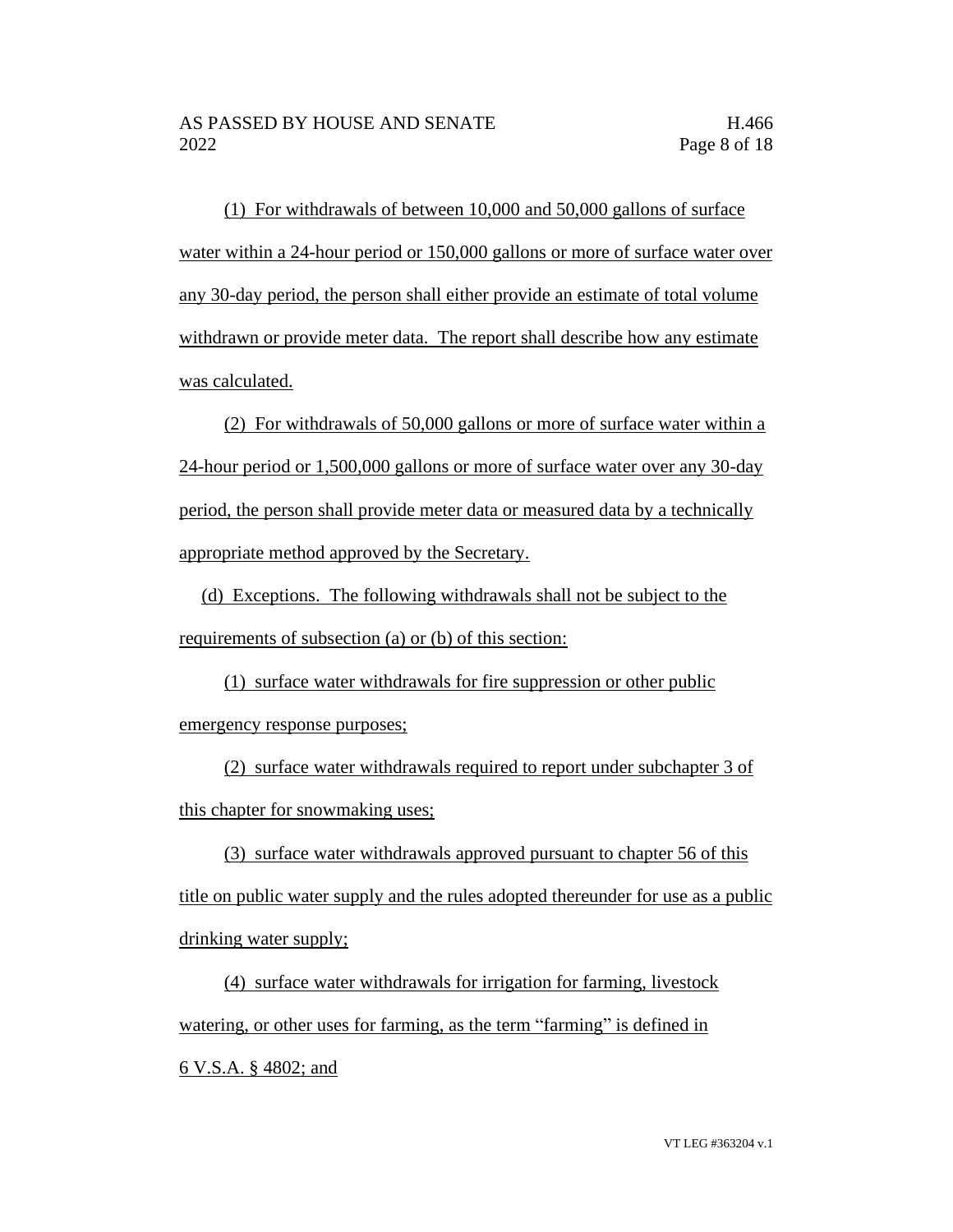(5) a surface water withdrawal reported to the Secretary under any project that requires the reporting of substantially similar data.

#### § 1043. PERMIT REQUIREMENT; PROGRAM DEVELOPMENT

(a) Program development. On or before July 1, 2026, the Secretary shall implement a surface water withdrawal permitting program that is consistent with section 1041 of this subchapter. The program shall be developed to:

(1) require a permit or other authorization for surface water withdrawals based on potential impacts to surface waters or other factors, and establish conditions of operation necessary to protect surface waters and the Vermont Water Quality Standards;

(2) consider surface water withdrawal registration and reporting information submitted pursuant to section 1042 of this chapter in the establishment of permitting thresholds and other permitting requirements;

(3) require efficient use and conservation of surface water;

(4) ensure that withdrawals comply with the Vermont water quality standards;

(5) establish limitations on withdrawals based on low flow or drought conditions and the development of potential alternatives to meet surface water withdrawal needs in such cases; and

(6) require assessment of any reasonable and feasible alternatives to proposed withdrawals that may have less of an impact on surface water quality.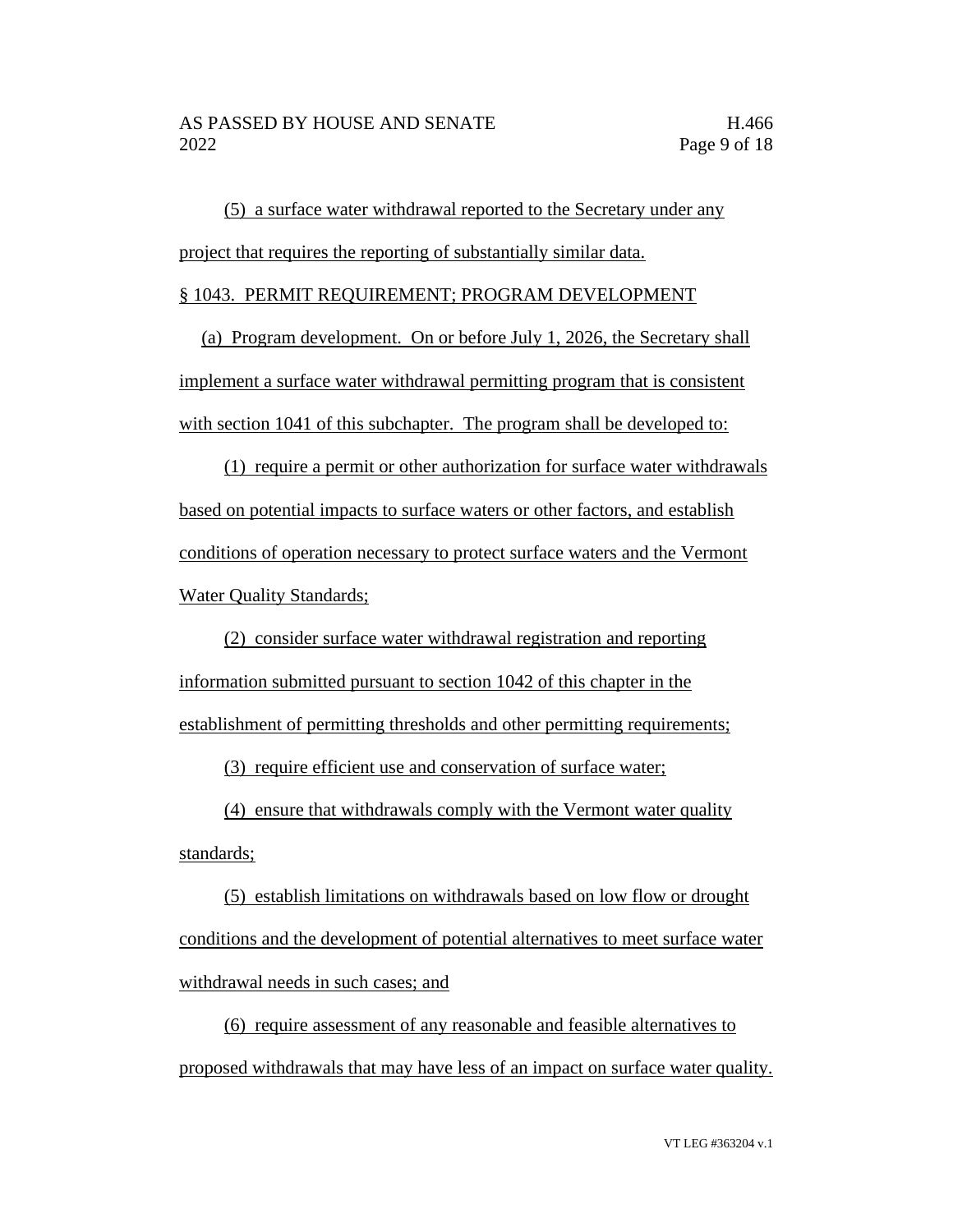(b) Application. Application for a permit to withdraw surface water under the program established under subsection (a) of this section shall be made on a form provided by the Secretary, and shall include the following information:

(1) the location of each withdrawal, including the identification and type

of each impacted surface water;

(2) a description of the use or uses of the water to be withdrawn;

(3) a description of the proposed method of water withdrawal;

(4) the frequency and rate of the withdrawal;

(5) an estimated schedule for the withdrawal;

(6) the capacity of the system to be used for the withdrawal;

(7) the location of the proposed return flow of the withdrawn water, and

whether the withdrawal is an interbasin transfer;

(8) an estimate of the volume of water needed for the proposed use or

uses;

(9) a description of the alternative means considered for the proposed

uses of water that will have less of an impact on surface water quality; and

(10) any other information required by the Secretary.

(c) Permits.

(1) The Secretary may issue a general permit to authorize certain withdrawal activities.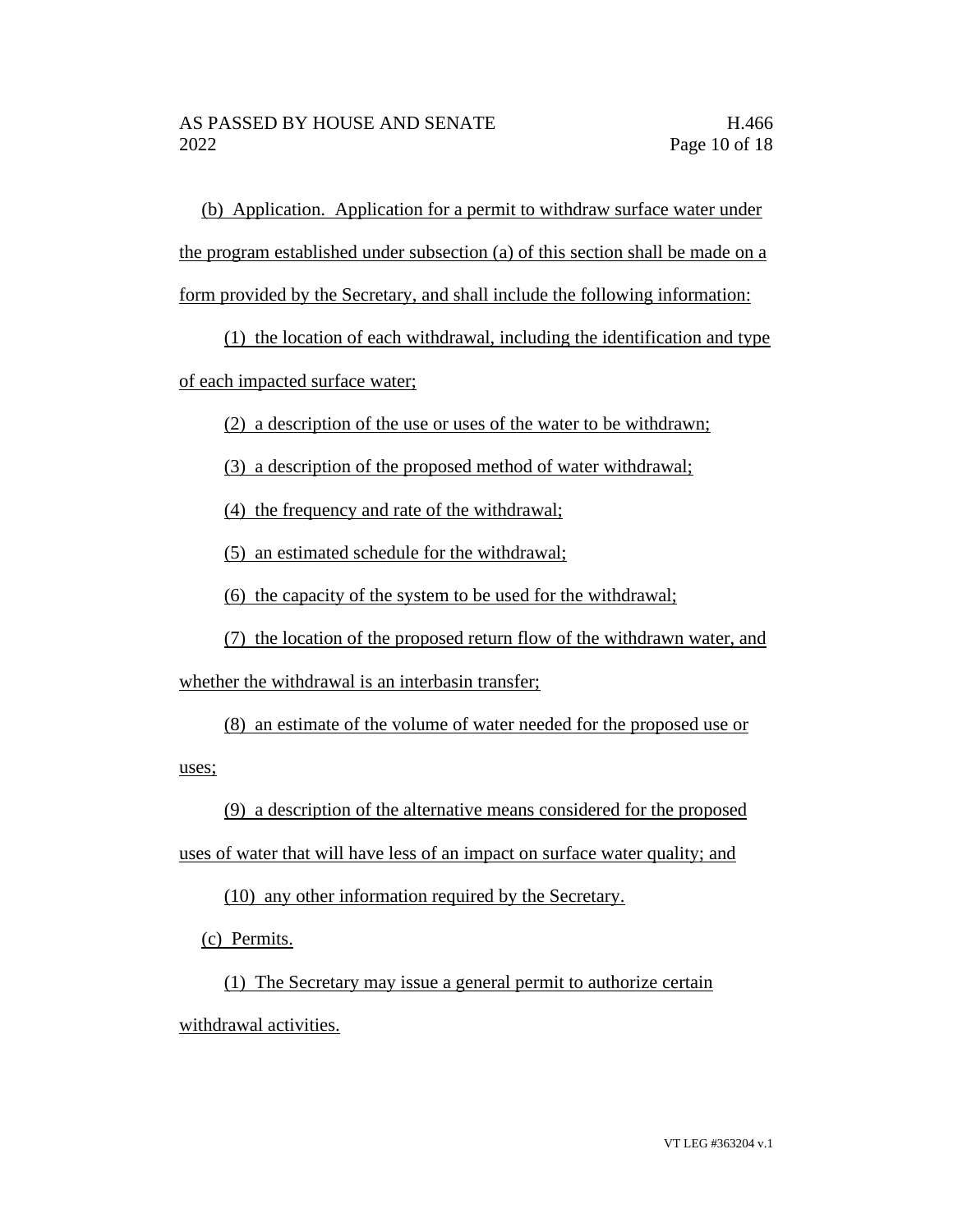(2) The Secretary shall issue a general permit under this chapter for the withdrawal of surface water for State or municipal infrastructure projects. The general permit shall establish a rate and withdrawal volume that only requires notification of the Secretary and does not require Secretary approval prior to withdrawal.

(3) A permit issued under this subchapter shall be for a period of not longer than 10 years from the date of issuance.

(d) Exceptions. A permit required under this subchapter shall not be required for:

(1) surface water withdrawals for fire suppression or other public emergency response purposes; or

(2) surface water withdrawals for irrigation for farming, livestock watering, or other uses for farming, as the term "farming" is defined in 6 V.S.A. § 4802.

(e) Existing surface water withdrawals.

(1) Snowmaking withdrawals. Existing withdrawals approved pursuant to subchapter 3 of this chapter for snowmaking shall be reviewed pursuant to subdivision  $(f)(1)$  of this section.

(2) Nonsnowmaking withdrawals.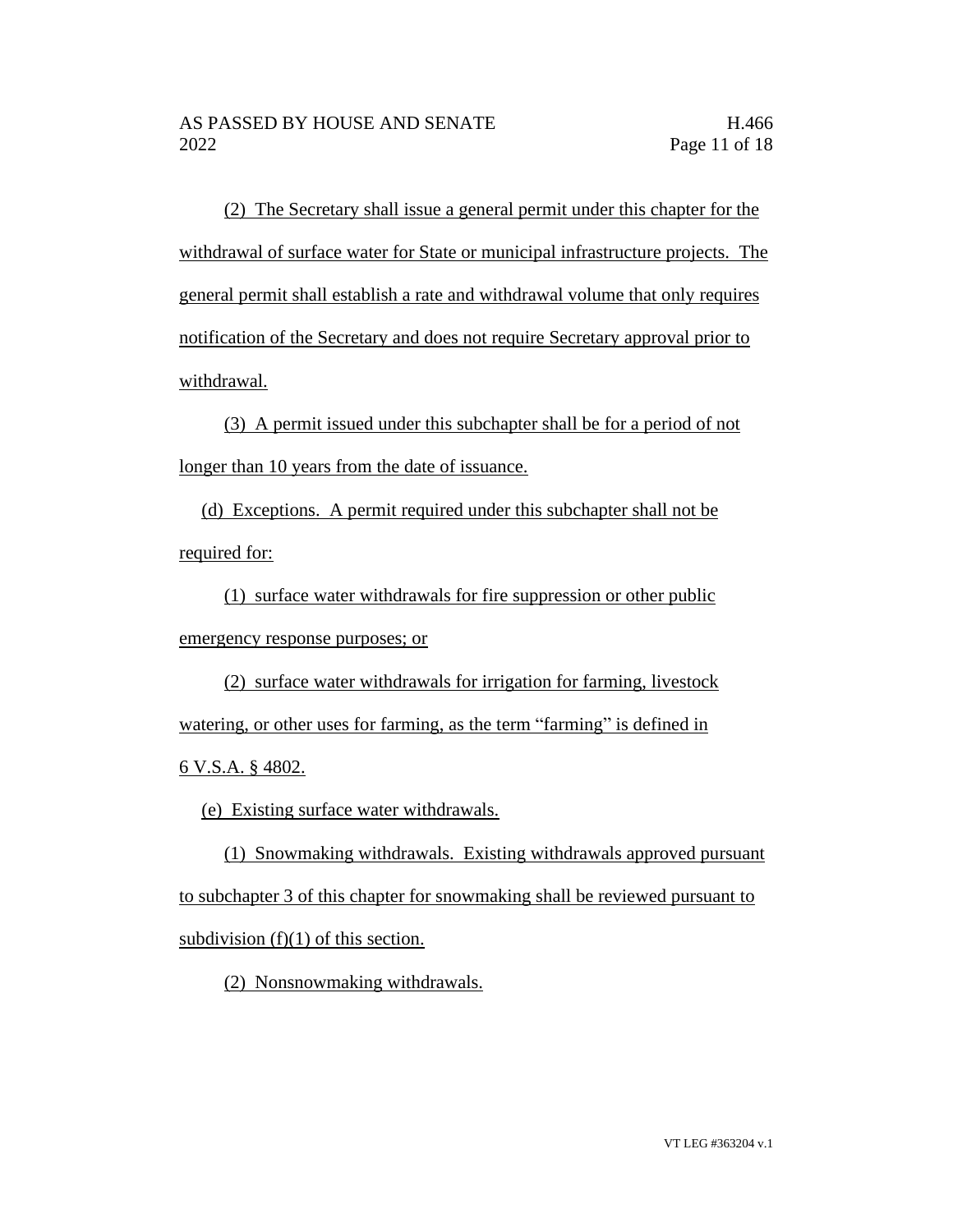(A) A permit required under this subchapter shall not be required until July 1, 2030 for an existing surface water withdrawal for nonsnowmaking purposes, provided that:

(i) the existing surface water withdrawal is both registered and reported to the Secretary pursuant to section 1042 of this title on an annual basis; and

(ii) no expansion of the existing surface water withdrawal occurs on or after January 1, 2023.

(B) For purposes of this subdivision (2), an expansion includes an increase in reported surface water withdrawal rate or volume or increase in reported capacity of the system.

(f) Surface water withdrawals for snowmaking.

(1) Existing withdrawals. Existing surface water withdrawals for snowmaking purposes that have been reviewed and approved pursuant to subchapter 3 of this chapter shall not require additional technical review by the Secretary under this subchapter, provided that the approved snowmaking activity is operated in compliance with the terms and conditions of the Secretary's approval. For such activities, the Secretary may issue a permit under the rules adopted pursuant to this subchapter.

(2) New withdrawals. Proposed surface water withdrawals for new snowmaking activities that require review pursuant to subchapter 3 of this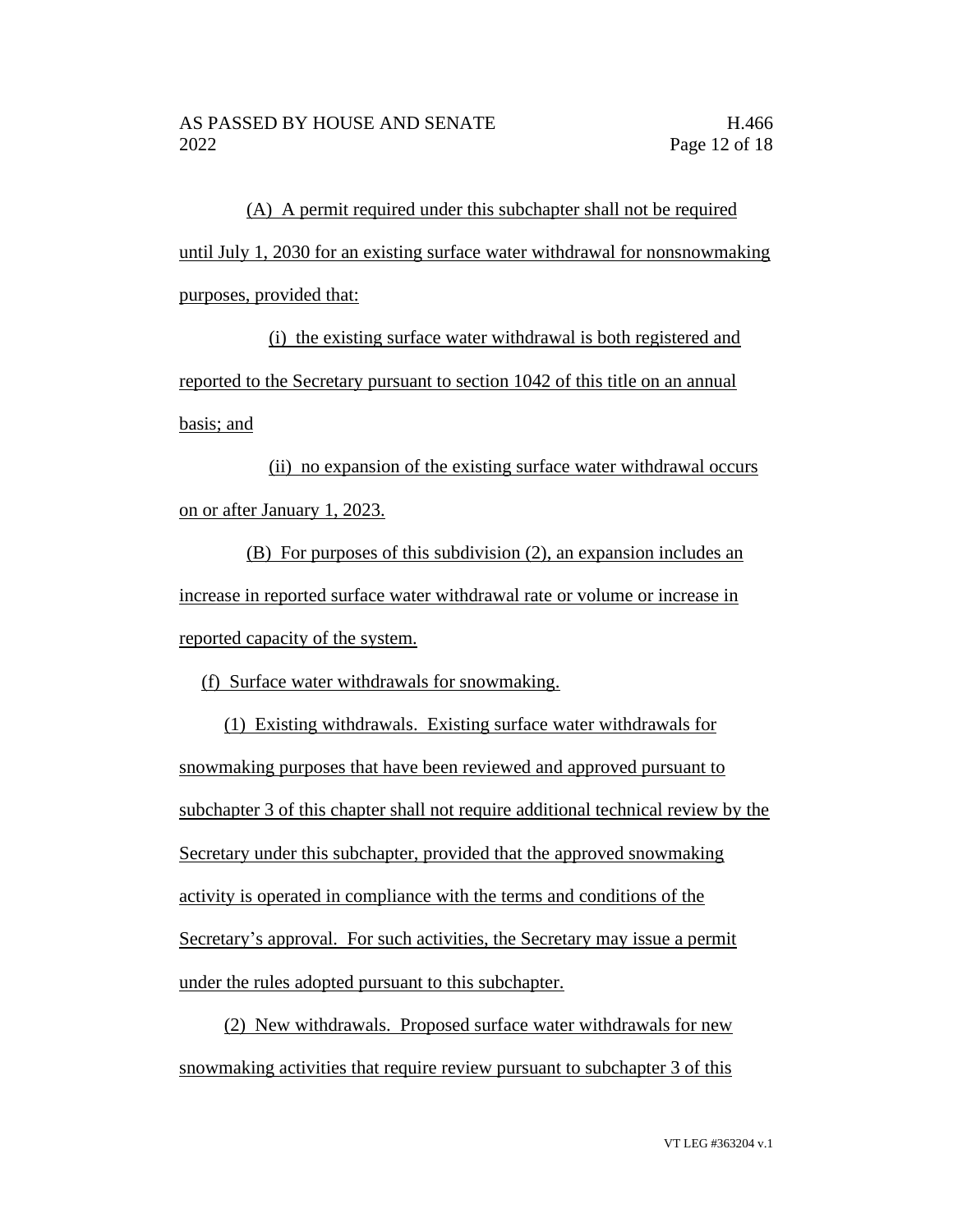chapter shall be reviewed by the Secretary in accordance with the rules adopted pursuant to section 1032 of this title. If the Secretary determines that the proposed activity is consistent with those rules, the Secretary shall issue a permit required by section 1043 of this section for that activity.

(g) Enforcement.

(1) The Secretary may require a person to obtain a permit under this subchapter when the Secretary, in the Secretary's discretion, determines that a withdrawal or other action circumvents the requirements of this subchapter.

(2) If the Secretary finds that a withdrawal subject to this subchapter results in the construction, installation, operation, or maintenance of any facility or condition that results in or can reasonably be expected to result in a violation of the Vermont Water Quality Standards, the Secretary may issue an order establishing reasonable and proper methods and procedures for the control of that activity in order to reduce or eliminate the violation.

(h) Reservation. Nothing in this subchapter shall be interpreted to supersede, limit, or otherwise effect the Secretary's authority to take action pursuant to section 1272 of this title or other applicable provision of law or rule.

## § 1044. INTERBASIN TRANSFERS OF SURFACE WATERS

(a) Review of HUC 6 interbasin transfers. The Secretary shall review any interbasin transfer pursuant to the Vermont Water Quality Standards and other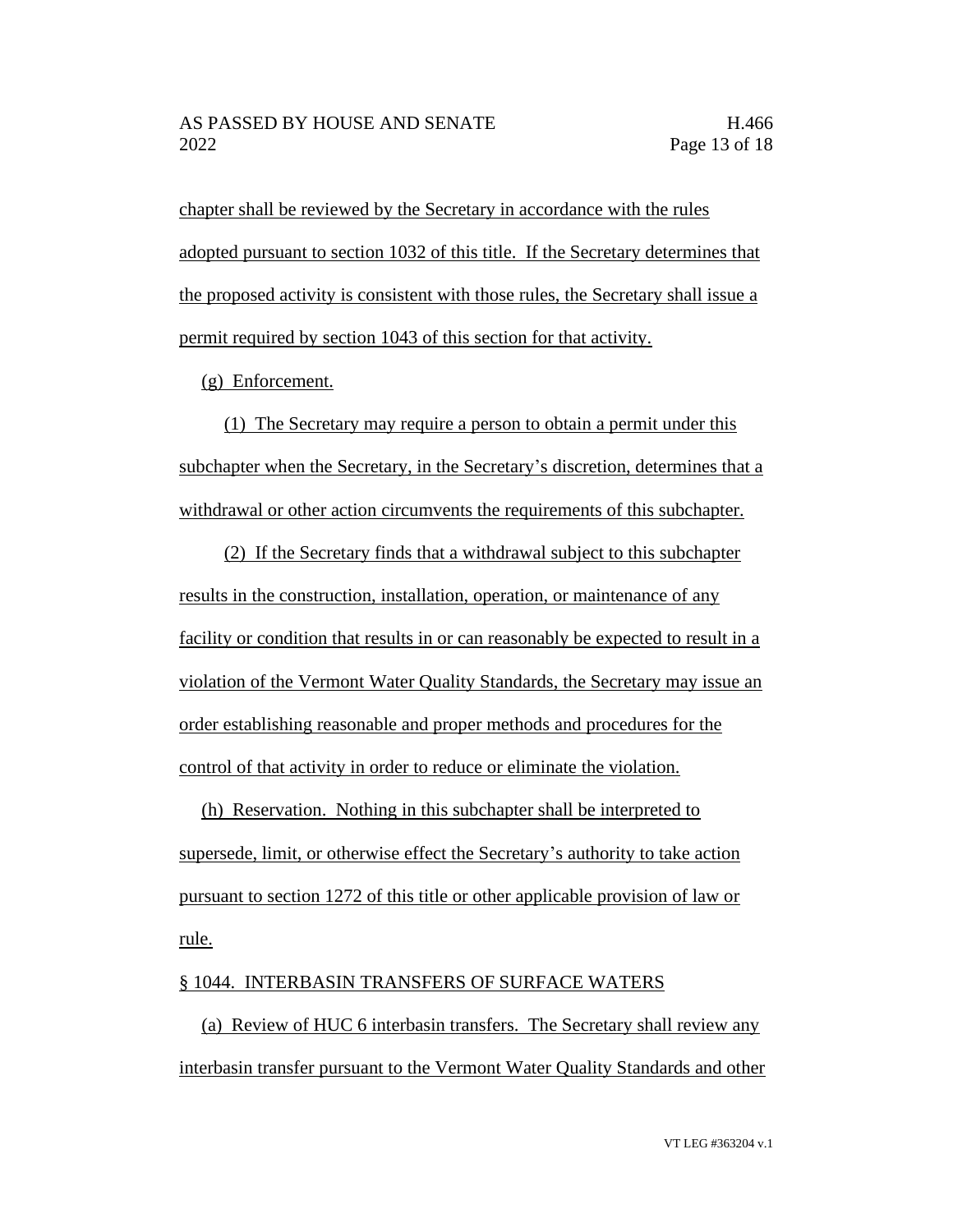requirements of State law listed in subdivision 1253(h)(1) of this title. This review shall be in addition to any applicable standards and permitting requirements adopted pursuant to subsection 1043(a) of this title.

(b) Review of other transfers likely to violate Vermont Water Quality Standards. The Secretary may review any other surface water withdrawal that includes the transfer of surface water from one watershed to another watershed under the requirements of subsection (a) of this section if the Secretary determines that the activity is likely to result in a violation of the Vermont Water Quality Standards. The Secretary shall make a determination under this subsection based on a review of information set forth under subsection 1043(b) of this title that is readily available to the Secretary.

#### § 1045. REPORT TO GENERAL ASSEMBLY

Beginning February 15, 2023 and annually thereafter, the Secretary of Natural Resources, after consultation with the Secretary of Agriculture, Food and Markets, shall submit to the Senate Committees on Agriculture and on Natural Resources and Energy and the House Committees on Agriculture and Forestry and on Natural Resources, Fish, and Wildlife the data submitted to the Secretary pursuant to subsections 1042(a) and (b) of this title, data submitted as part of a permit required under section 1043 of this title, and the data submitted to the Secretary of Agriculture, Food and Markets under 6 V.S.A. § 4927.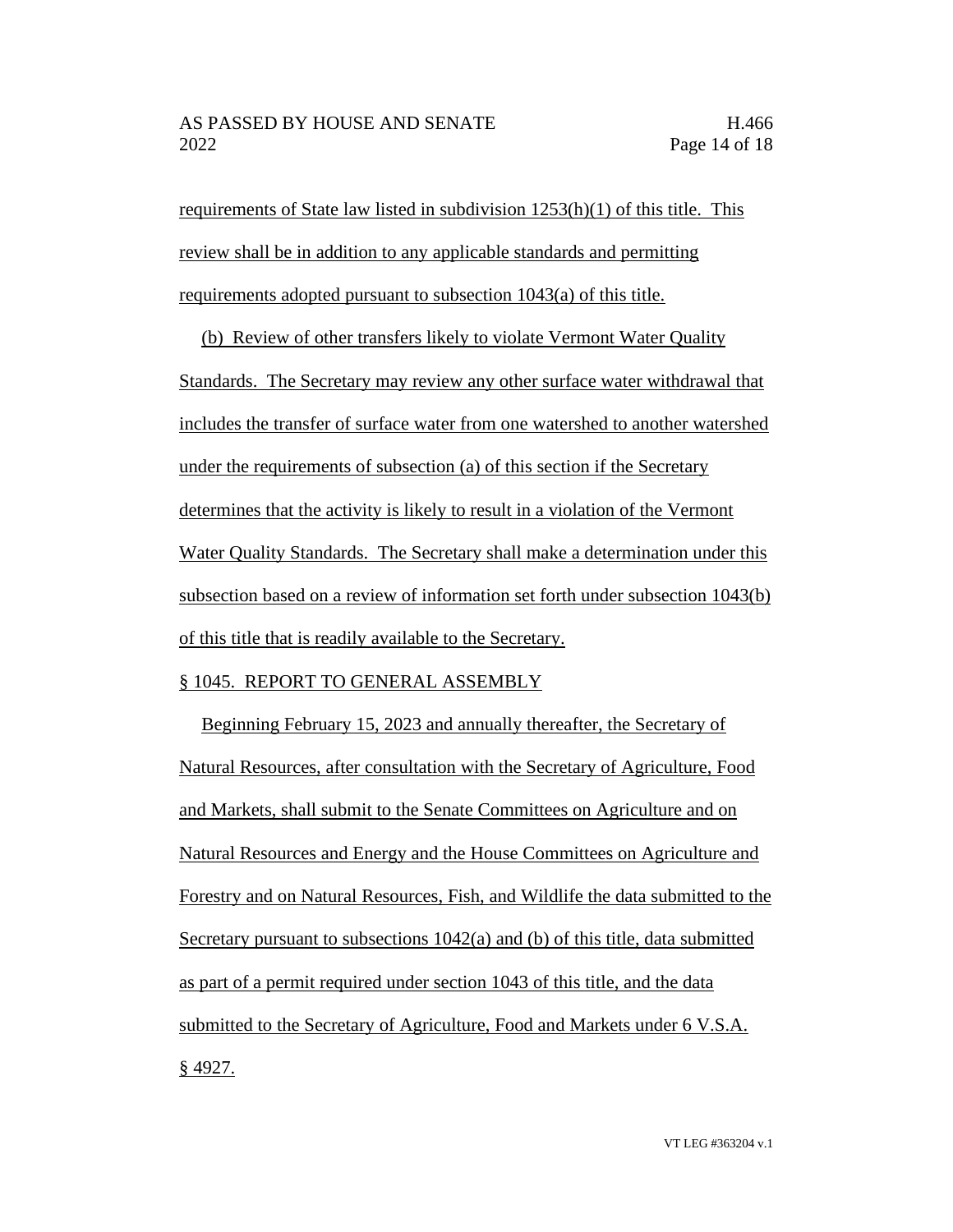#### § 1046. RULEMAKING

The Secretary shall adopt rules to implement the requirements of this subchapter.

Sec. 2. 10 V.S.A. § 1253(h)(1) is amended to read:

(h)(1) The Secretary shall administer a Clean Water Act Section 401 certification program to review activities that require a federal license or permit or activities subject to regulation under chapter 41, subchapter 4 of this title to ensure that a proposed activity complies with the Vermont Water Quality Standards, as well as with any other appropriate requirement of State law, including:

(A) 10 V.S.A. chapter 37 (wetlands protection and water resources management);

- (B) 10 V.S.A. chapter 41 (regulation of stream flow);
- (C) 10 V.S.A. § 1264 (stormwater management);
- (D) 29 V.S.A. chapter 11 (management of lakes and ponds); and

(E) the Agency of Natural Resources Rules for Water Withdrawals for Snowmaking.

Sec. 3. 10 V.S.A. § 8003(a)(4) is amended to read:

(4) 10 V.S.A. chapters 41 and 43, relating to dams, surface water

withdrawals, interbasin transfers, and stream alterations;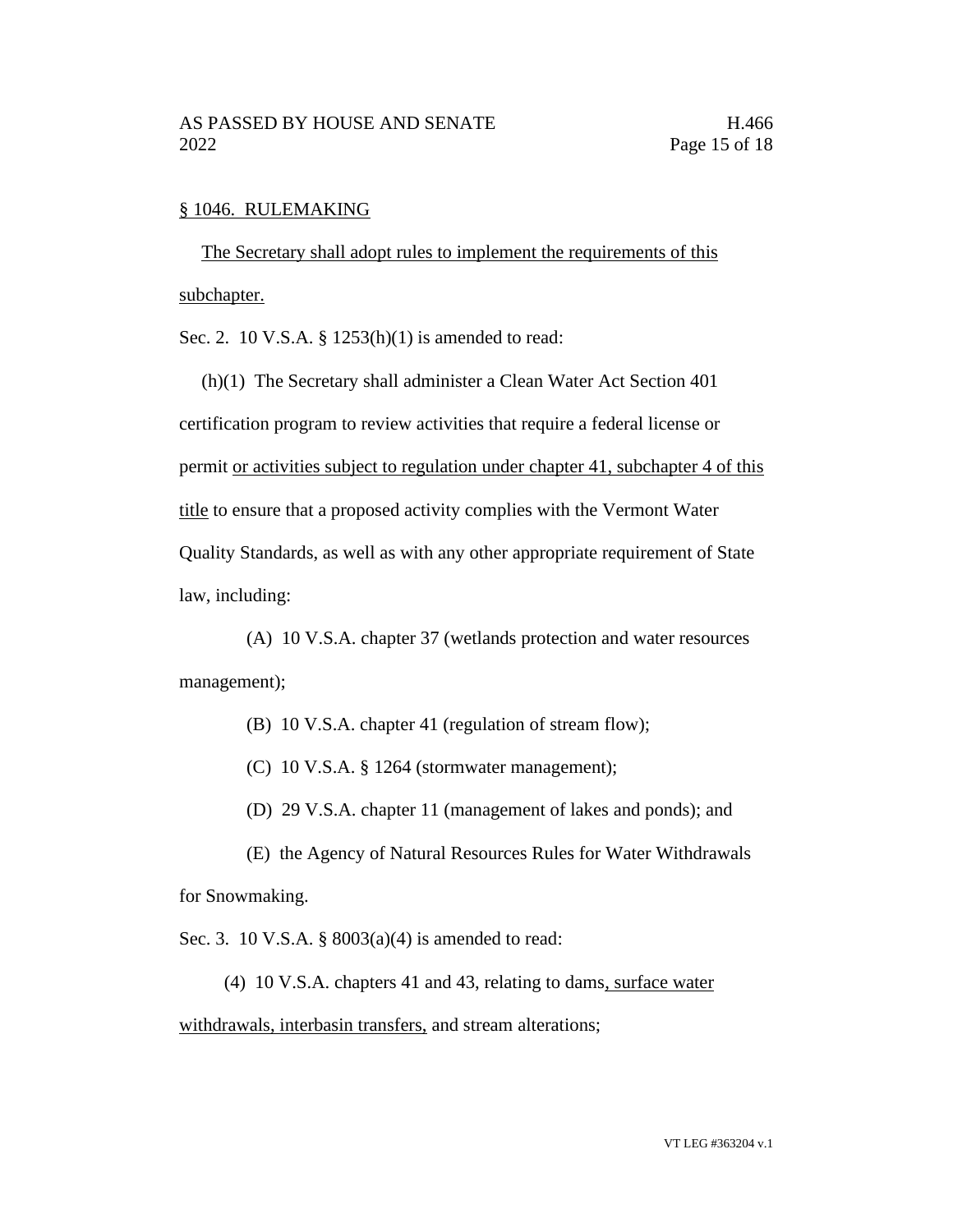Sec. 4. 10 V.S.A. § 8503(a)(1)(C) is amended to read:

(C) chapter 41 (relating to dams, surface water withdrawals,

interbasin transfers, and stream alterations, and regulation of stream flow);

Sec. 5. 6 V.S.A. chapter 215, subchapter 6A is added to read:

Subchapter 6A. Surface Water Withdrawals for Farming

### § 4926. DEFINITIONS

As used in this subchapter:

(1) "Surface water" means all rivers, streams, creeks, brooks, reservoirs, ponds, lakes, and all bodies of surface waters that are contained within, flow through, or border upon the State or any portion of it. "Surface water" does not include the following:

(A) groundwater as defined in 10 V.S.A. § 1391;

(B) artificial waterbodies as defined under section 29A-101(d) of the

Vermont Water Quality Standards;

(C) treatment ponds, lagoons, or wetlands created solely to meet the

requirements of a permit issued for a discharge; and

(D) constructed off-stream farm ponds or other off-stream

impoundments that are used for irrigation for farming or watering of livestock.

(2) "Withdrawal" means the intentional diversion from a surface water by pumping, gravity, or other method for the purpose of being used for

irrigation for farming, livestock watering, or other uses for farming.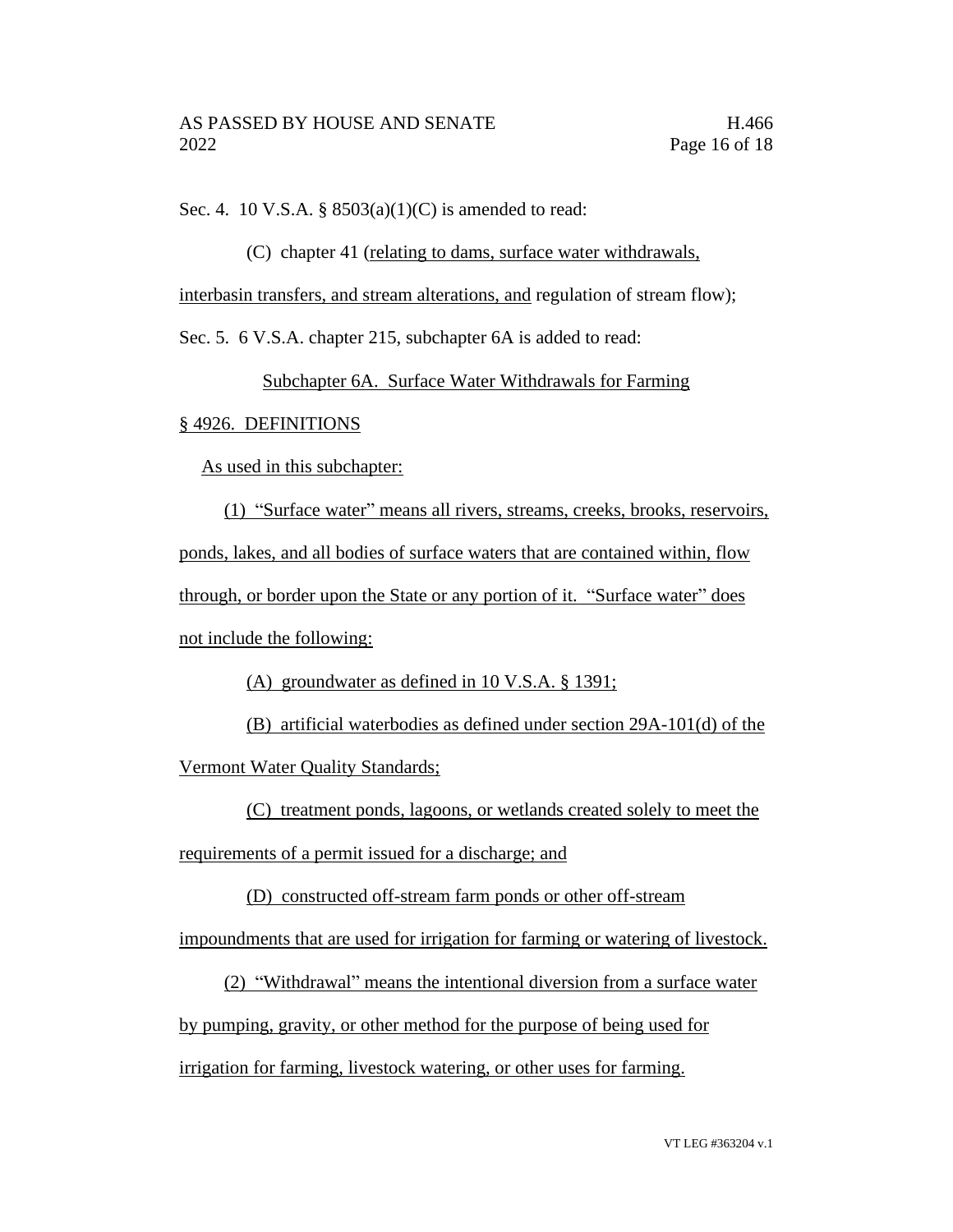"Withdrawal" does not include direct consumption of surface water by livestock.

# § 4927. REPORT OF SURFACE WATER WITHDRAWALS FOR

# IRRIGATION, LIVESTOCK WATERING, OR OTHER FARMING USE

(a) Report of withdrawal. Beginning on January 15, 2023 and annually thereafter, any person who withdrew 10,000 gallons or more of surface water within a 24-hour period in the preceding calendar year or 150,000 gallons or more of surface water over any 30-day period in the preceding calendar year shall file a report with the Secretary of Agriculture, Food and Markets. The report shall be made on a form provided by the Secretary and shall include all of the following information:

(1) an estimate of the total amount of water withdrawn in the preceding calendar year;

(2) the location of the withdrawals;

(3) the daily maximum withdrawal for each month;

(4) the date of each daily maximum withdrawal; and

(5) any other information related to surface water withdrawal required

by the Secretary of Agriculture, Food and Markets.

(b) Sharing of data. Beginning February 1, 2023 and annually thereafter, the Secretary of Agriculture, Food and Markets shall submit to the Secretary of